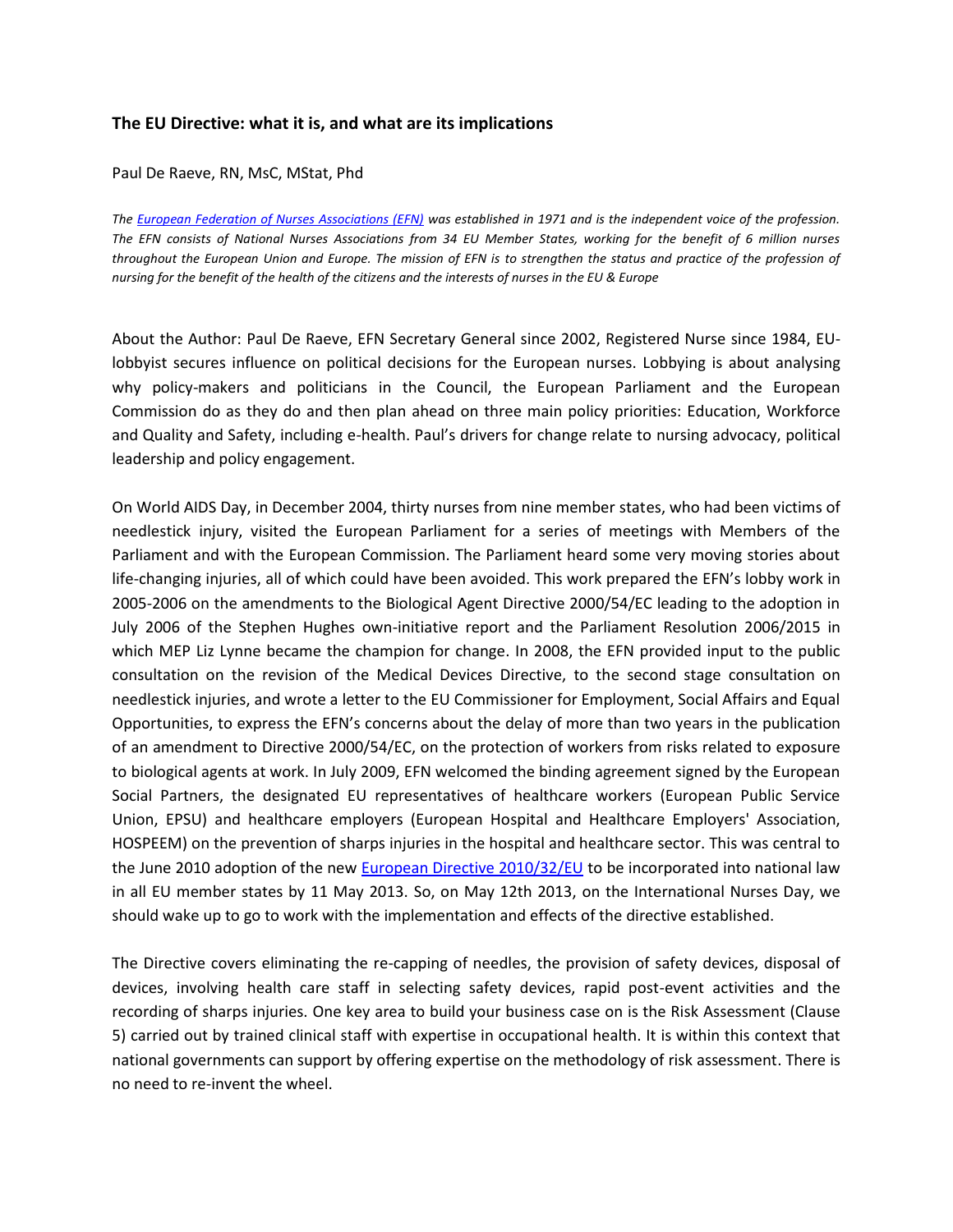The Directive Clause 6 relates to elimination, prevention and protection which are the core organs of the Directive. Based on the risk assessment report all risks must be eliminated by the consistent introduction of safety devices, sharps bins and safe procedures for using and disposing of sharp medical instruments and contaminated waste. Nurses, in all working settings, need the equipment at their disposal to protect themselves. Public procurements are an essential part to implementing this clause.

Furthermore, healthcare professionals and workers need to be trained about risk assessment and controls and the proper procedure for using the medical devices and disposal equipment (Clause 8 Training). Continuous professional development sessions and developing the occupation of a 'sharps injury link nurse' will be important developments within the health safety strategy designed and implemented by nurses. Additionally, as the impact is not restricted to healthcare workers the involvement of patient representatives and input is essential to the training packages. Through the sharp injury directive, nursing IT skills can be explored further by developing e-learning tools. The Spanish General Council of Nursing, an EFN member, has already shown great leadership in developing a model of biosafety education and training programme which aims to equip healthcare workers with competencies on biosafety and the necessary competencies to act correctly in case of an accident or an emergency. The model also focuses on using e-health tools to teach teachers and inform 'link nurses', bringing to the forefront innovative and cost-effective solutions. As a result, this e-learning tool is paving the way for other EFN members to develop similar models at national level.

In addition to the employer taking appropriate measures to raise awareness amongst workers and their managers, coalition building at national level is essential (Clause 7 Information and Awareness Raising). It is important to establish a coalition of stakeholders to engage in policy design and implementation. The Coalition can disseminate information and raise awareness about sharps injuries and the preventative measures in the Directive 32. Bringing together governments, regulators, nurses organisations, employers and manufacturers and politicians, in addition to strengthening the employerworker social partnership in each working environment is an effective way to target and focus resources where they are most needed to achieve change so EU law becomes 'fit for practice'. A national/regional/local media campaign will need to raise awareness of the issue amongst the public as well as healthcare workers although e-health application tools are way more important to create contact with the public.

Finally, it is important to report. Most member states have reporting systems but the culture to register varies between member states. While some voices say that 'you need to be obliged and punished if you do not report', evidence shows this does not make sense. It is important to install a culture of 'no blame, no shame'. As complacency is one of the major challenges for implementing change, it is important that the nursing workforce engages to be open, transparent and challenging the 'no blame, no shame' established culture will be the antidote for complacency. The International Council of Nurses also understands that early identification of risk is key to preventing patient harm and so a system-wide approach is strongly supported, based on a philosophy of transparency and reporting - not on blaming and shaming the individual care provider – and incorporating measures that address human and system factors in adverse events (EuNetPas, 2008). Building on the workforce views and experiences, it leads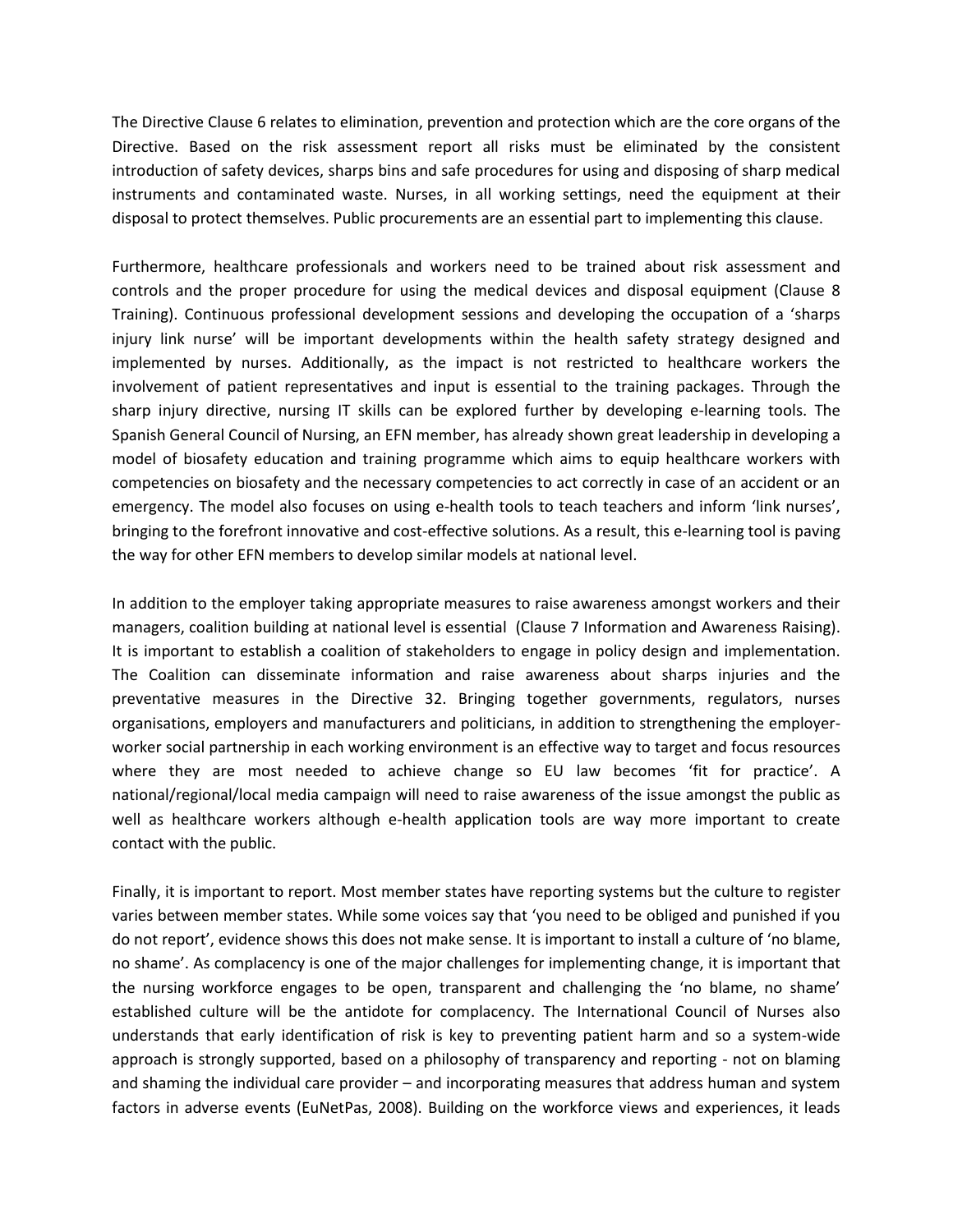the Professional Nurses Associations to keep on lobbying their Minister of Health and the Minister of Employment to monitor implementation. When doing this, national representatives are shocked to find that governmental civil servants lack the knowledge of Directive 32, its purpose and the key components. The Minister, health, employment or finance, is apparently taking the view that the majority of the requirements of the Directive are already present in national law, so their intention is to make only minor changes to existing law. One of the reasons for us now having the important benefit of this Directive is because the European Parliament and the Commission agreed that the general worker safety national legislation in the Member States, that is linked to existing Directives on worker safety, work equipment and workers exposed to biological agents, has proved to be largely ineffective in protecting health care workers from potentially fatal injuries from contaminated needles and other medical sharps. For this reason, the European Parliament requested a specific Directive to address this problem. After many years of advocacy and lobbying, it becomes a new challenge to ensure that the Directive is fully and consistently implemented in all Member States by 11 May 2013, requiring that national law includes significant penalties for non-compliance with the requirements.

The EFN has always urged the EU to assist Member States in the effective implementation of the Directive and Member States should make use of the Social Cohesion Funds to facilitate this process. Social Cohesion Funds can provide the financial backing necessary for Member States to transpose the directive into national legislation, and to monitor its implementation and the effects thereof. The Social Cohesion Funds for the period 2014-2020 will be crucial in ensuring this and EFN members will, as always, be pro-active and engaged in ensuring that they have the necessary funding to successfully apply tools and methods to sustain the implementation of the Directive. Based on the designed business case for implementation, financial considerations are not an excuse for Member States not fully implementing the Directive, and there are legal precedents (e.g. in Scotland in 2004) that state that cost alone cannot be used as a reason for not adopting engineering controls or changing work practices to comply with European health and safety directives. Nevertheless, it is time to build capacity to 'start following the money' to access EU funding. 'The Social Cohesion Funds are rarely used for health - only 3% was spent on health. Local authorities often lack the capacity to access the necessary financial support to bring about a positive change that will benefit not only nurses but the whole public health system.

Each Member State, together with the Commission, agrees on one or more Operational Programmes for European Social Fund (ESF). EFN has followed the political discussion in the European institutions in preparing the 2014-2020 budget [\(EU Multiannual Financial Framework 2014-2020\)](http://ec.europa.eu/budget/mff/index_en.cfm). Nevertheless, funds can still be allocated in 2013 to the Educational Development for Quality Nursing Care and Patient Safety and, in particular, continuous professional development for Patient Safety, in addition to developing new skills within the EU agenda for growth, competitiveness, and employment. Stakeholders should contact the [ESF Managing Authority](http://ec.europa.eu/esf/main.jsp?catId=45&langId=en) - usually a department of employment or technical agency of government to explore preparing a concrete file. If there is still available funding in the Member State budget for the current period, then beneficiary organisations can apply for funding now in order to prepare for the implementation of the Sharps Directive. Although it is anticipated that the implementation of the Directive and its transposition into national legislation of the Member States